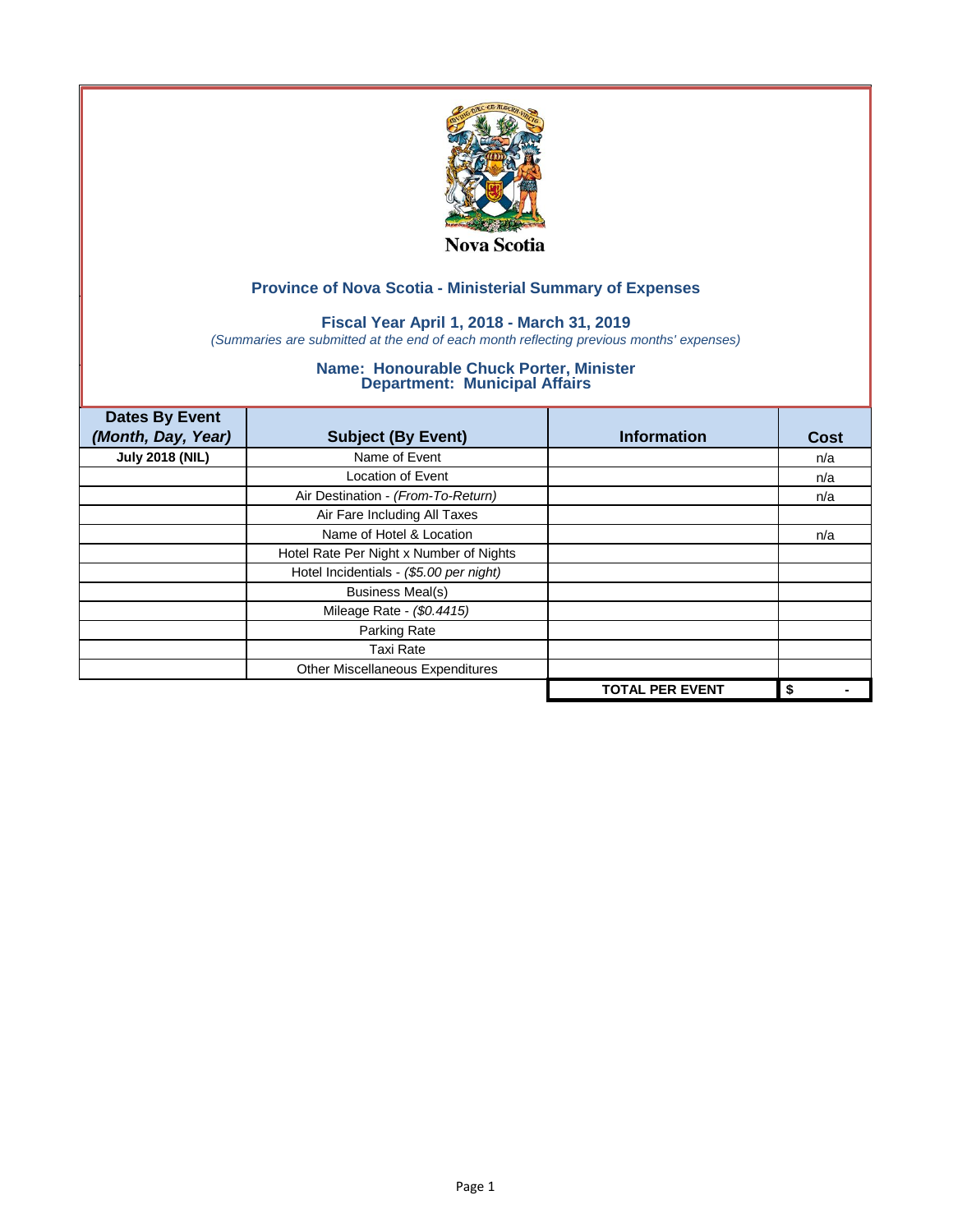

## **Fiscal Year April 1, 2018 - March 31, 2019**

*(Summaries are submitted at the end of each month reflecting previous months' expenses)*

| <b>Dates By Event</b>  |                                         |                                                           |              |
|------------------------|-----------------------------------------|-----------------------------------------------------------|--------------|
| (Month, Day, Year)     | <b>Subject (By Event)</b>               | <b>Information</b>                                        | Cost         |
| August 16, 2018        | Name of Event                           | Meeting with Municipal Units                              | n/a          |
|                        | <b>Location of Event</b>                | Westville / Trenton                                       | n/a          |
|                        | Air Destination - (From-To-Return)      |                                                           | n/a          |
|                        | Air Fare Including All Taxes            |                                                           |              |
|                        | Name of Hotel & Location                |                                                           | n/a          |
|                        | Hotel Rate Per Night x Number of Nights |                                                           |              |
|                        | Hotel Incidentials - (\$5.00 per night) |                                                           |              |
|                        | <b>Business Meal(s)</b>                 | 1 lunch per diem                                          | \$<br>15.00  |
|                        | Mileage Rate - (\$0.4415)               | 400 kms                                                   | \$<br>176.60 |
|                        | Parking Rate                            |                                                           |              |
|                        | <b>Taxi Rate</b>                        |                                                           |              |
|                        | Other Miscellaneous Expenditures        |                                                           |              |
|                        |                                         | <b>TOTAL PER EVENT</b>                                    | 191.60<br>\$ |
|                        |                                         |                                                           |              |
| <b>Dates By Event</b>  |                                         |                                                           |              |
| (Month, Day, Year)     | <b>Subject (By Event)</b>               | <b>Information</b>                                        | <b>Cost</b>  |
| <b>August 24, 2018</b> | Name of Event                           | Nova Scotia Federation of<br>Municipalities Board Meeting | n/a          |
|                        | <b>Location of Event</b>                | Truro                                                     | n/a          |
|                        | Air Destination - (From-To-Return)      |                                                           | n/a          |
|                        | Air Fare Including All Taxes            |                                                           |              |
|                        | Name of Hotel & Location                |                                                           | n/a          |
|                        | Hotel Rate Per Night x Number of Nights |                                                           |              |
|                        | Hotel Incidentials - (\$5.00 per night) |                                                           |              |
|                        | <b>Business Meal(s)</b>                 |                                                           |              |
|                        | Mileage Rate - (\$0.4415)               | 225 kms                                                   | \$<br>99.34  |
|                        | Parking Rate                            |                                                           |              |
|                        | <b>Taxi Rate</b>                        |                                                           |              |
|                        | <b>Other Miscellaneous Expenditures</b> |                                                           |              |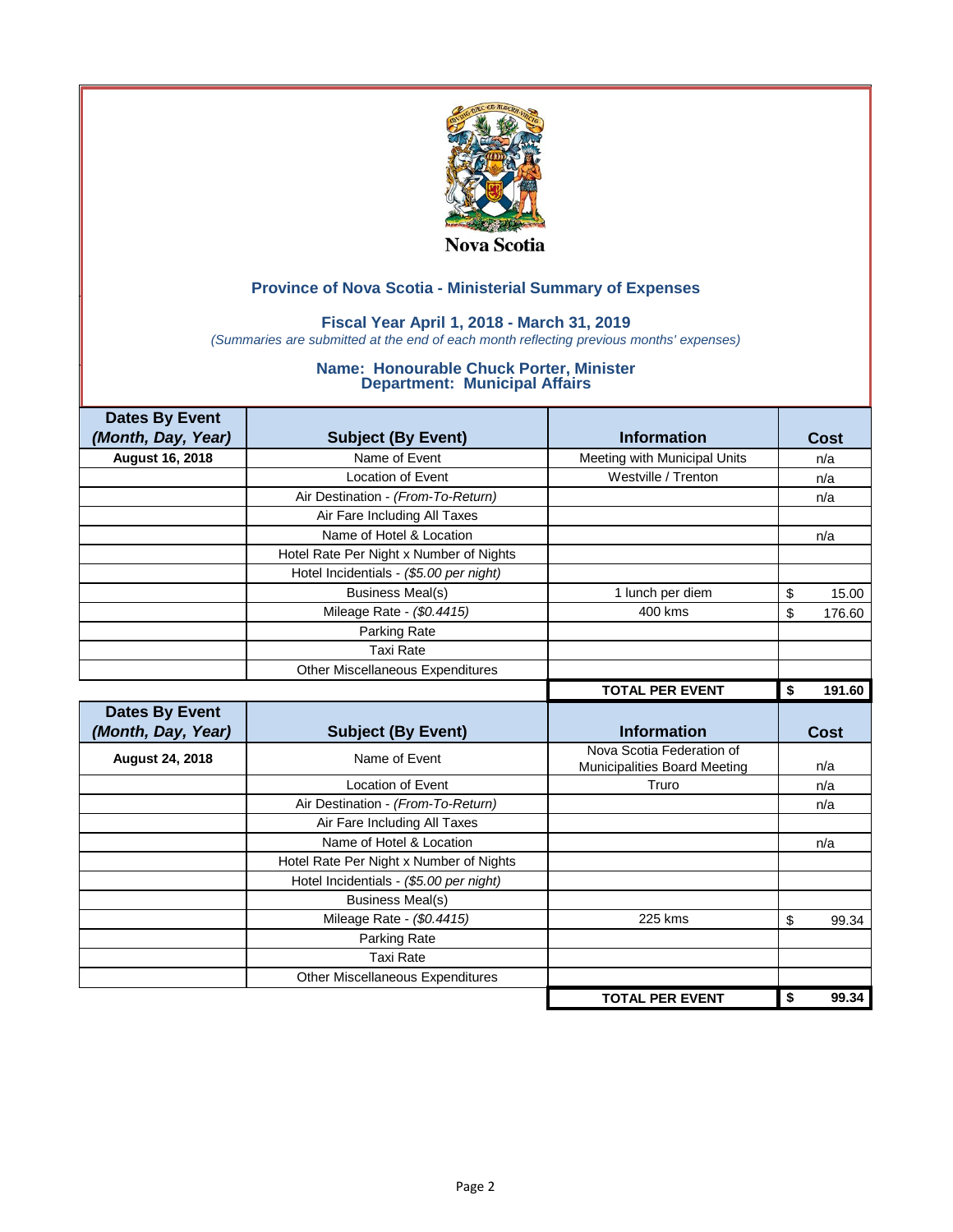

## **Fiscal Year April 1, 2018 - March 31, 2019**

*(Summaries are submitted at the end of each month reflecting previous months' expenses)*

| <b>Dates By Event</b><br>(Month, Day, Year) | <b>Subject (By Event)</b>               | <b>Information</b>                 | Cost        |
|---------------------------------------------|-----------------------------------------|------------------------------------|-------------|
| <b>August 28, 2018</b>                      | Name of Event                           | <b>Kentville Recreation Centre</b> | n/a         |
|                                             | <b>Location of Event</b>                | Kentville                          | n/a         |
|                                             | Air Destination - (From-To-Return)      |                                    | n/a         |
|                                             | Air Fare Including All Taxes            |                                    |             |
|                                             | Name of Hotel & Location                |                                    | n/a         |
|                                             | Hotel Rate Per Night x Number of Nights |                                    |             |
|                                             | Hotel Incidentials - (\$5.00 per night) |                                    |             |
|                                             | <b>Business Meal(s)</b>                 | 1 lunch per diem                   | \$<br>15.00 |
|                                             | Mileage Rate - (\$0.4415)               | 88 kms                             | 38.85<br>S  |
|                                             | Parking Rate                            |                                    |             |
|                                             | <b>Taxi Rate</b>                        |                                    |             |
|                                             | Other Miscellaneous Expenditures        |                                    |             |
|                                             |                                         | <b>TOTAL PER EVENT</b>             | 53.85<br>\$ |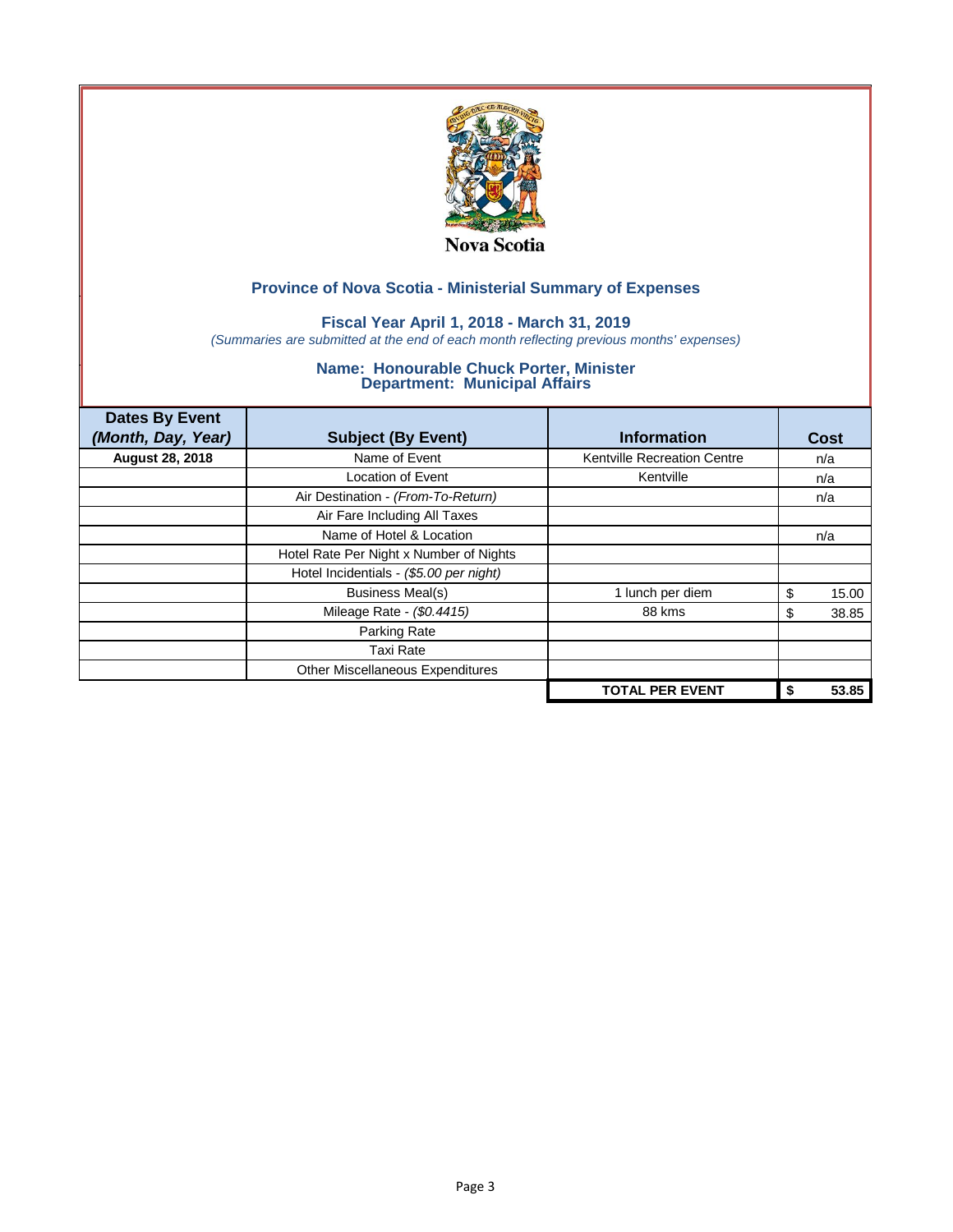

## **Fiscal Year April 1, 2018 - March 31, 2019**

*(Summaries are submitted at the end of each month reflecting previous months' expenses)*

| <b>Dates By Event</b><br>(Month, Day, Year) | <b>Subject (By Event)</b>               | <b>Information</b>     | <b>Cost</b> |
|---------------------------------------------|-----------------------------------------|------------------------|-------------|
| September 2018 (NIL)                        | Name of Event                           |                        | n/a         |
|                                             | <b>Location of Event</b>                |                        | n/a         |
|                                             | Air Destination - (From-To-Return)      |                        | n/a         |
|                                             | Air Fare Including All Taxes            |                        |             |
|                                             | Name of Hotel & Location                |                        | n/a         |
|                                             | Hotel Rate Per Night x Number of Nights |                        |             |
|                                             | Hotel Incidentials - (\$5.00 per night) |                        |             |
|                                             | <b>Business Meal(s)</b>                 |                        |             |
|                                             | Mileage Rate - (\$0.4415)               |                        |             |
|                                             | Parking Rate                            |                        |             |
|                                             | <b>Taxi Rate</b>                        |                        |             |
|                                             | Other Miscellaneous Expenditures        |                        |             |
|                                             |                                         | <b>TOTAL PER EVENT</b> | \$          |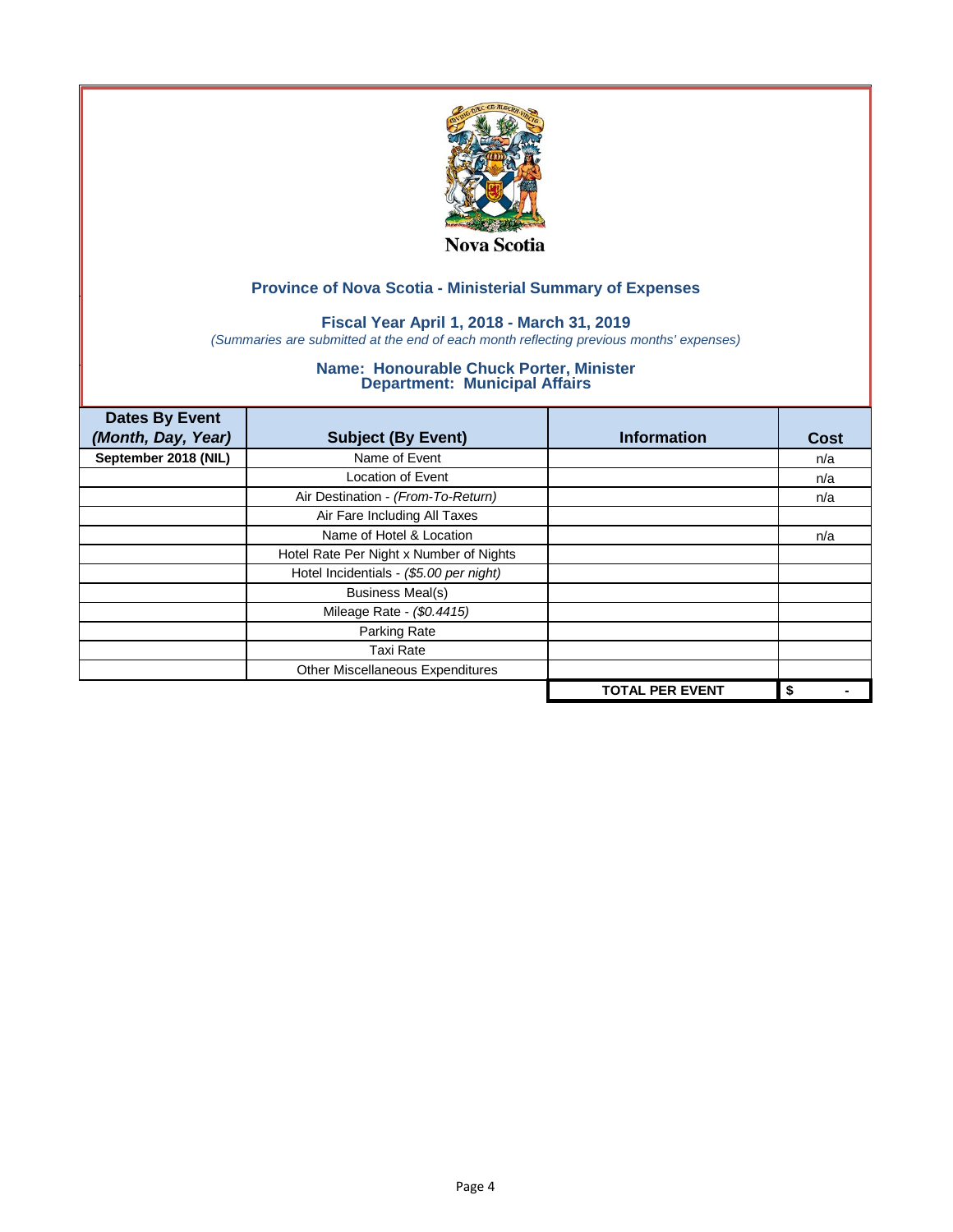

## **Fiscal Year April 1, 2018 - March 31, 2019**

*(Summaries are submitted at the end of each month reflecting previous months' expenses)*

| <b>Dates By Event</b> |                                                          |                                                                              |              |
|-----------------------|----------------------------------------------------------|------------------------------------------------------------------------------|--------------|
| (Month, Day, Year)    | <b>Subject (By Event)</b>                                | <b>Information</b>                                                           | Cost         |
| October 16, 2018      | Name of Event                                            | <b>Association of Municipal</b>                                              |              |
|                       |                                                          | <b>Administrators Conference</b>                                             | n/a          |
|                       | <b>Location of Event</b>                                 | <b>Baddeck</b>                                                               | n/a          |
|                       | Air Destination - (From-To-Return)                       |                                                                              | n/a          |
|                       | Air Fare Including All Taxes                             |                                                                              |              |
|                       | Name of Hotel & Location                                 | Inverary Resort, Baddeck                                                     | n/a          |
|                       | Hotel Rate Per Night x Number of Nights                  | \$158.36 x 1 night                                                           | \$<br>158.36 |
|                       | Hotel Incidentials - (\$5.00 per night)                  |                                                                              |              |
|                       | <b>Business Meal(s)</b>                                  | Per diems (1 breakfast, 1 lunch)                                             | \$<br>23.00  |
|                       | Mileage Rate - (\$0.4415)                                | 773 kms                                                                      | \$<br>341.28 |
|                       | Parking Rate                                             |                                                                              |              |
|                       | <b>Taxi Rate</b>                                         |                                                                              |              |
|                       | Other Miscellaneous Expenditures                         |                                                                              |              |
|                       |                                                          | <b>TOTAL PER EVENT</b>                                                       | 522.64<br>\$ |
|                       |                                                          |                                                                              |              |
| <b>Dates By Event</b> |                                                          |                                                                              |              |
| (Month, Day, Year)    | <b>Subject (By Event)</b>                                | <b>Information</b>                                                           | Cost         |
| October 19, 2018      | Name of Event                                            | <b>Emergency Services Provider Fund</b><br>Announcement and Grand Opening of | n/a          |
|                       | <b>Location of Event</b>                                 | Pictou Water Treatment Plant<br>Truro / Pictou                               |              |
|                       |                                                          |                                                                              | n/a          |
|                       | Air Destination - (From-To-Return)                       |                                                                              | n/a          |
|                       | Air Fare Including All Taxes<br>Name of Hotel & Location |                                                                              |              |
|                       |                                                          |                                                                              | n/a          |
|                       | Hotel Rate Per Night x Number of Nights                  |                                                                              |              |
|                       | Hotel Incidentials - (\$5.00 per night)                  |                                                                              |              |
|                       | <b>Business Meal(s)</b>                                  | 1 lunch per diem<br>412 kms                                                  | \$<br>15.00  |
|                       | Mileage Rate - (\$0.4415)                                |                                                                              | \$<br>181.90 |
|                       | Parking Rate                                             |                                                                              |              |
|                       | <b>Taxi Rate</b><br>Other Miscellaneous Expenditures     |                                                                              |              |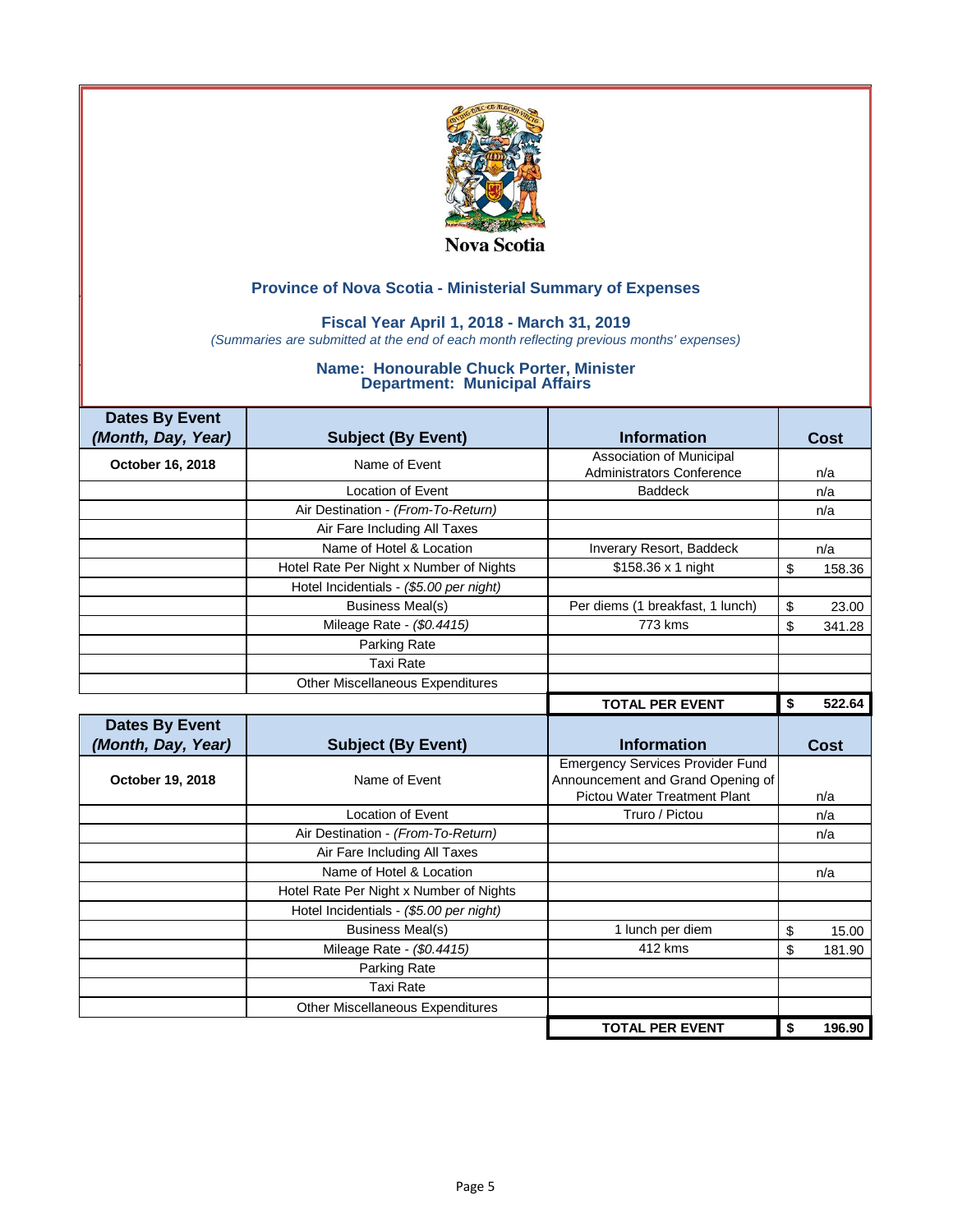

## **Fiscal Year April 1, 2018 - March 31, 2019**

*(Summaries are submitted at the end of each month reflecting previous months' expenses)*

| <b>Dates By Event</b><br>(Month, Day, Year) | <b>Subject (By Event)</b>               | <b>Information</b>                              | Cost         |
|---------------------------------------------|-----------------------------------------|-------------------------------------------------|--------------|
| November 16, 2018                           | Name of Event                           | <b>Municipal Meetings</b>                       | n/a          |
|                                             | Location of Event                       | Liverpool                                       | n/a          |
|                                             | Air Destination - (From-To-Return)      |                                                 | n/a          |
|                                             | Air Fare Including All Taxes            |                                                 |              |
|                                             | Name of Hotel & Location                | Best Western, Liverpool                         | n/a          |
|                                             | Hotel Rate Per Night x Number of Nights | $$131.10 \times 1$ night                        | \$<br>131.10 |
|                                             | Hotel Incidentials - (\$5.00 per night) |                                                 |              |
|                                             | Business Meal(s)                        | Per diems (1 breakfast, 2 lunches, 1<br>dinner) | 58.00<br>S   |
|                                             | Mileage Rate - (\$0.4415)               | 531 kms                                         | 234.44<br>S  |
|                                             | Parking Rate                            |                                                 |              |
|                                             | Taxi Rate                               |                                                 |              |
|                                             | Other Miscellaneous Expenditures        |                                                 |              |
|                                             |                                         | <b>TOTAL PER EVENT</b>                          | 423.54       |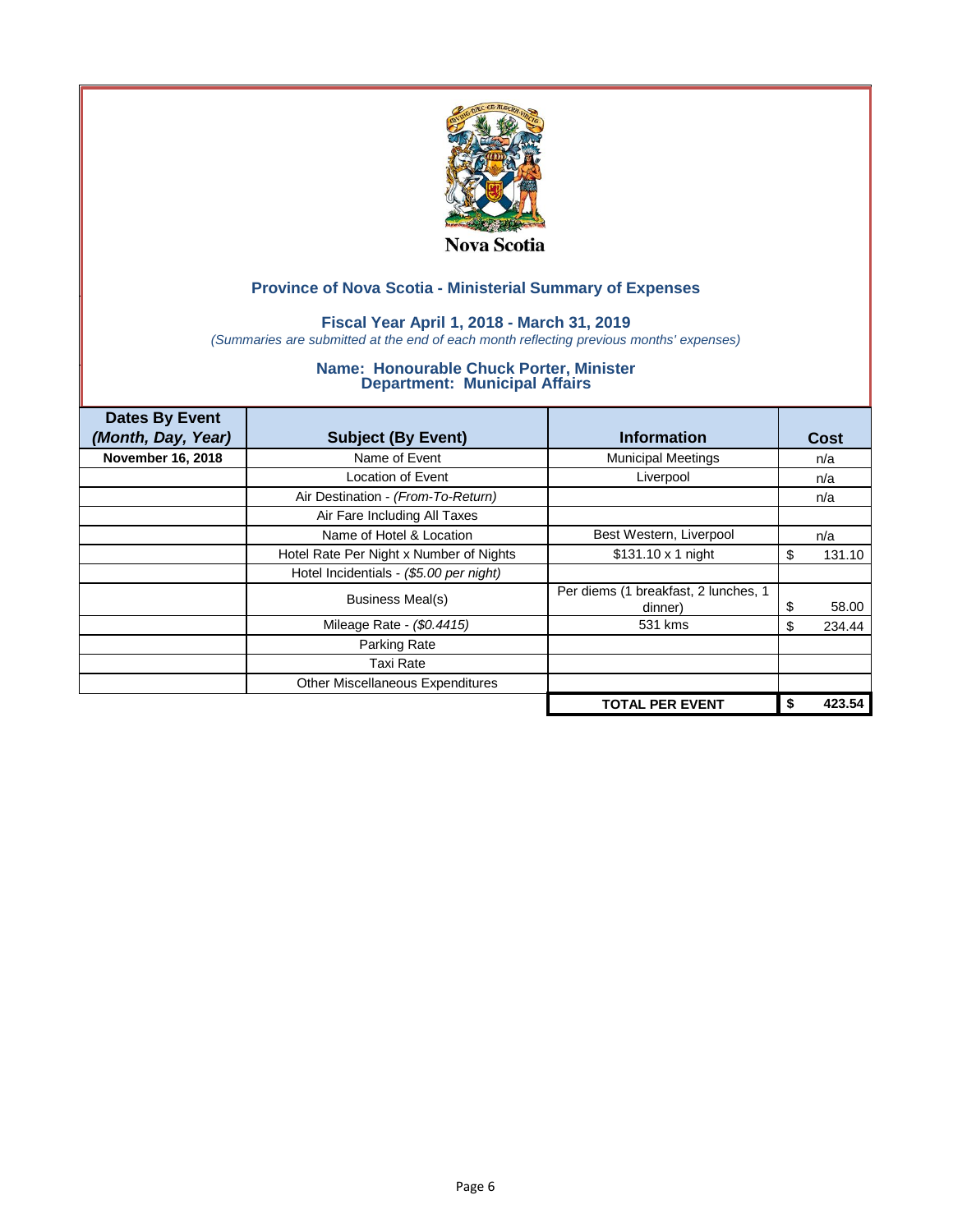

## **Fiscal Year April 1, 2018 - March 31, 2019**

*(Summaries are submitted at the end of each month reflecting previous months' expenses)*

| <b>Dates By Event</b><br>(Month, Day, Year) | <b>Subject (By Event)</b>               | <b>Information</b>     | <b>Cost</b> |
|---------------------------------------------|-----------------------------------------|------------------------|-------------|
| December 2018 (NIL)                         | Name of Event                           |                        | n/a         |
|                                             | <b>Location of Event</b>                |                        | n/a         |
|                                             | Air Destination - (From-To-Return)      |                        | n/a         |
|                                             | Air Fare Including All Taxes            |                        |             |
|                                             | Name of Hotel & Location                |                        | n/a         |
|                                             | Hotel Rate Per Night x Number of Nights |                        |             |
|                                             | Hotel Incidentials - (\$5.00 per night) |                        |             |
|                                             | <b>Business Meal(s)</b>                 |                        |             |
|                                             | Mileage Rate - (\$0.4415)               |                        |             |
|                                             | Parking Rate                            |                        |             |
|                                             | <b>Taxi Rate</b>                        |                        |             |
|                                             | Other Miscellaneous Expenditures        |                        |             |
|                                             |                                         | <b>TOTAL PER EVENT</b> | \$          |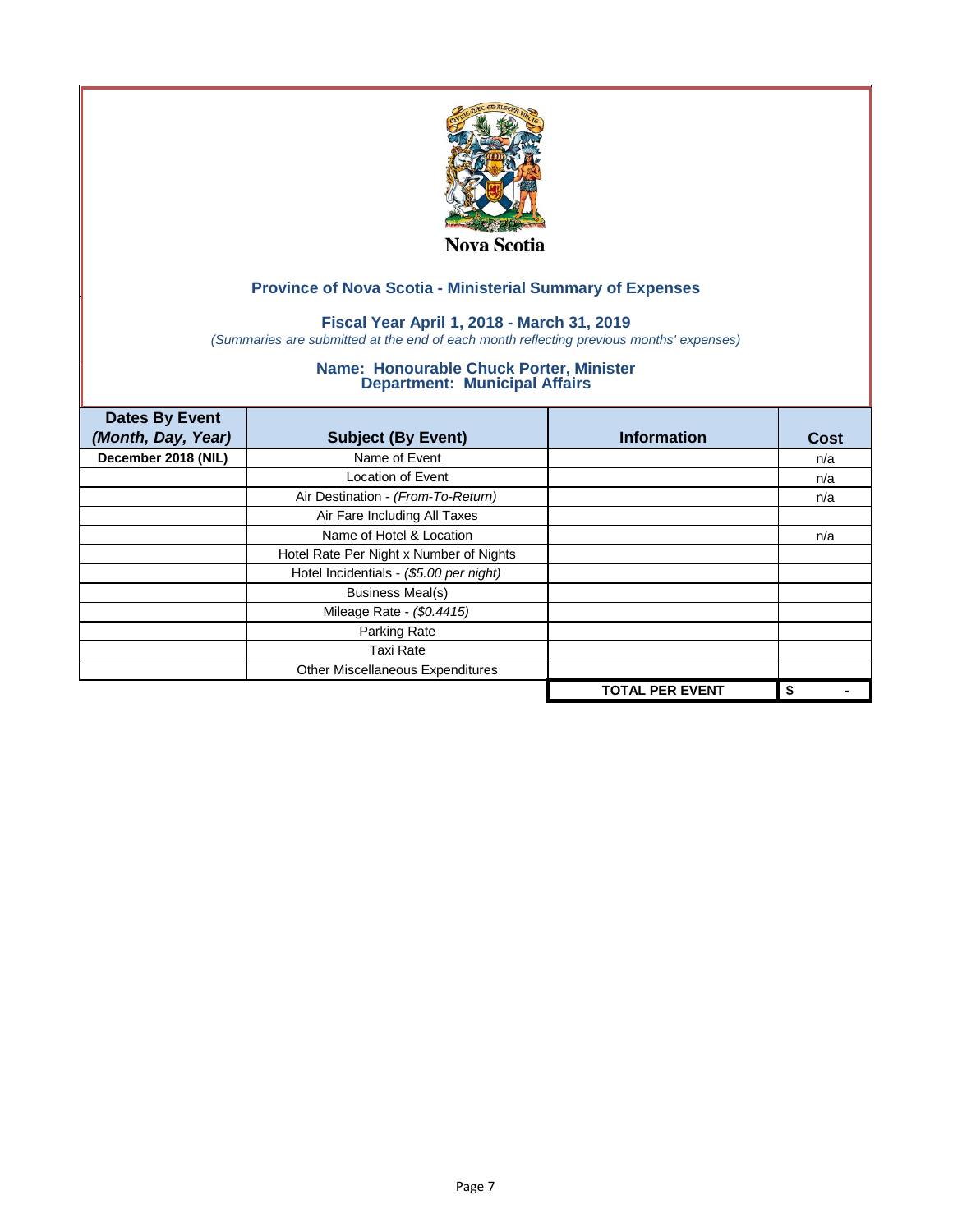

#### **Fiscal Year April 1, 2018 - March 31, 2019**

*(Summaries are submitted at the end of each month reflecting previous months' expenses)*

| <b>Dates By Event</b><br>(Month, Day, Year) | <b>Subject (By Event)</b>               | <b>Information</b>                                  |    | Cost     |
|---------------------------------------------|-----------------------------------------|-----------------------------------------------------|----|----------|
|                                             |                                         | Federal/Provincial/Territorial Ministers            |    |          |
| <b>January 26, 2019</b>                     | Name of Event                           | Responsible for Emergency                           |    |          |
|                                             |                                         | Management                                          |    | n/a      |
|                                             | Location of Event                       | Edmonton, AB                                        |    | n/a      |
|                                             | Air Destination - (From-To-Return)      | Halifax-Edmonton-Halifax                            |    | n/a      |
|                                             | Air Fare Including All Taxes            |                                                     | \$ | 936.68   |
|                                             | Name of Hotel & Location                | Westin, Edmonton                                    |    | n/a      |
|                                             | Hotel Rate Per Night x Number of Nights | $$200.96 \times 2$ nights                           | S  | 401.92   |
|                                             | Hotel Incidentials - (\$5.00 per night) |                                                     |    |          |
|                                             | Business Meal(s)                        | Per diems (2 breakfast, 2 lunches, 3<br>dinners)    | 8  | 106.00   |
|                                             | Mileage Rate - (\$0.4415)               |                                                     |    |          |
|                                             | Parking Rate                            | Halifax Standfield International Airport<br>parking | \$ | 57.00    |
|                                             | Taxi Rate                               | Taxi from Edmonton airport to hotel                 | \$ | 60.00    |
|                                             | Other Miscellaneous Expenditures        |                                                     |    |          |
|                                             |                                         | <b>TOTAL PER EVENT</b>                              | \$ | 1,561.60 |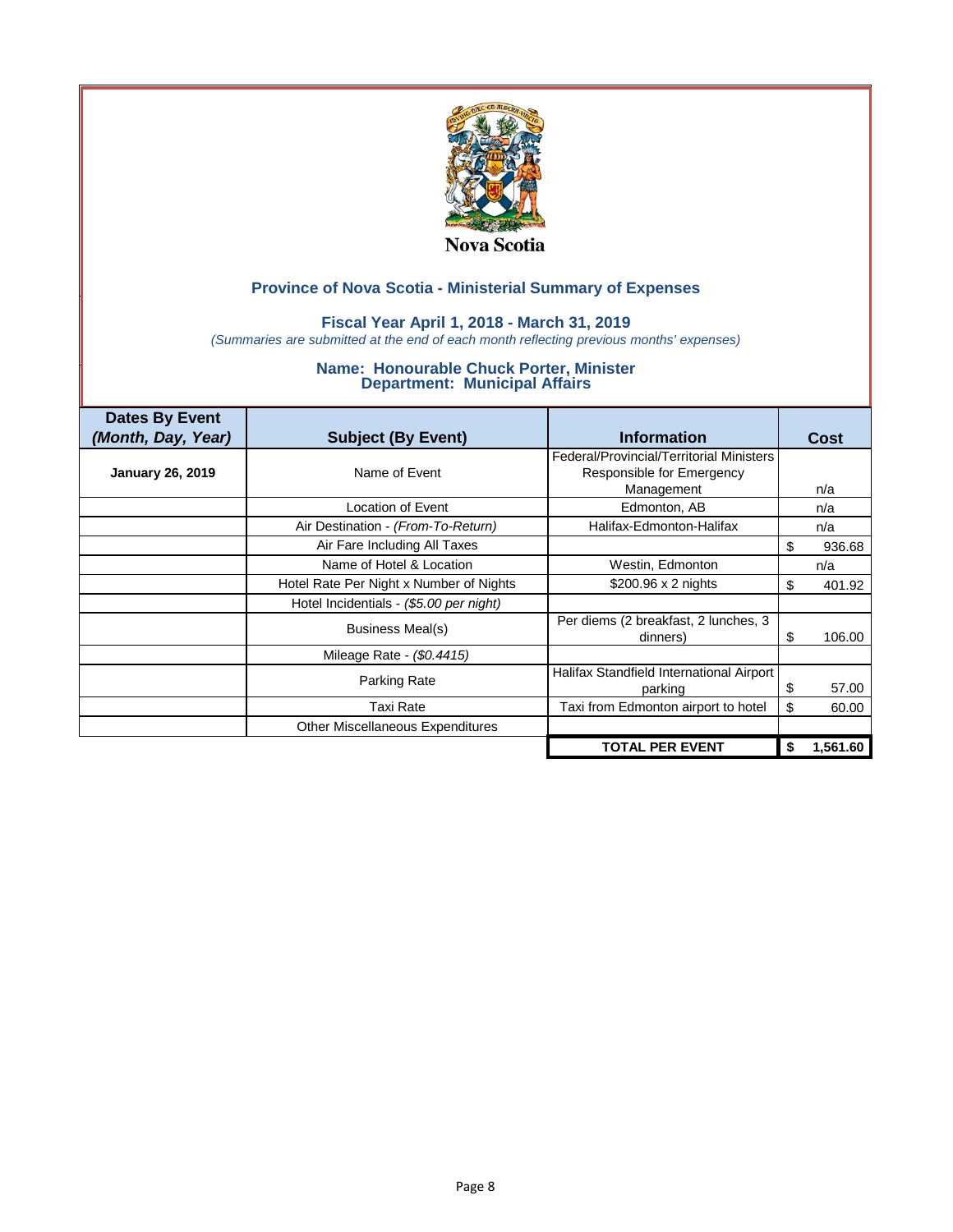

## **Fiscal Year April 1, 2018 - March 31, 2019**

*(Summaries are submitted at the end of each month reflecting previous months' expenses)*

| <b>Dates By Event</b><br>(Month, Day, Year) | <b>Subject (By Event)</b>               | <b>Information</b>     | <b>Cost</b> |
|---------------------------------------------|-----------------------------------------|------------------------|-------------|
| February 2019 (NIL)                         | Name of Event                           |                        | n/a         |
|                                             | <b>Location of Event</b>                |                        | n/a         |
|                                             | Air Destination - (From-To-Return)      |                        | n/a         |
|                                             | Air Fare Including All Taxes            |                        |             |
|                                             | Name of Hotel & Location                |                        | n/a         |
|                                             | Hotel Rate Per Night x Number of Nights |                        |             |
|                                             | Hotel Incidentials - (\$5.00 per night) |                        |             |
|                                             | <b>Business Meal(s)</b>                 |                        |             |
|                                             | Mileage Rate - (\$0.4415)               |                        |             |
|                                             | Parking Rate                            |                        |             |
|                                             | <b>Taxi Rate</b>                        |                        |             |
|                                             | Other Miscellaneous Expenditures        |                        |             |
|                                             |                                         | <b>TOTAL PER EVENT</b> | \$          |